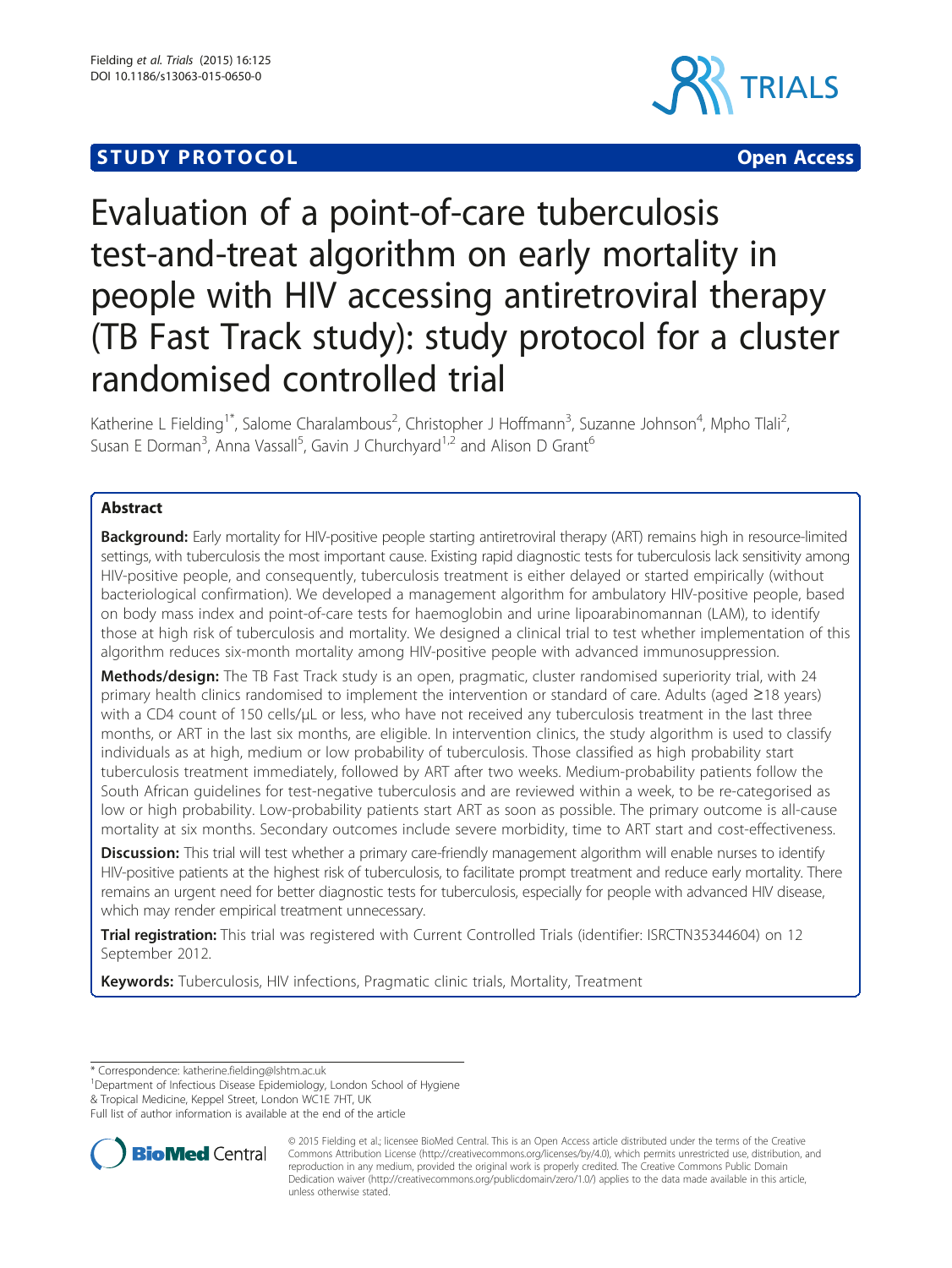# Background

# Background and rationale

Early mortality among HIV-positive people starting antiretroviral therapy (ART) remains higher in resourceconstrained settings compared with industrialised countries [\[1](#page-9-0)]. Tuberculosis is the most important cause of death among people with HIV worldwide [\[2](#page-10-0)], and limited data suggest that this remains true of people starting ART [[3\]](#page-10-0). However, the diagnosis of tuberculosis is difficult and may be missed altogether, particularly among people with low CD4 counts, who are less likely to be diagnosed using sputum-based tests because of lower mycobacterial concentration or inability to produce sputum, and may have atypical appearances on chest radiography. Sputum mycobacterial culture is the gold standard diagnostic test for tuberculosis, but is not routinely available in many resource-constrained settings. Where culture is available, the result may take up to six weeks, which may delay ART initiation [\[4](#page-10-0)].

New diagnostic tests for tuberculosis are increasingly available. In South Africa, Xpert MTB/RIF has replaced sputum microscopy as the first diagnostic test for tuberculosis [[5\]](#page-10-0). With an instrument turnaround time of under two hours, Xpert MTB/RIF has the potential to provide point-of-care testing with in-session results, but the instrument requirements, its moderate complexity [[6,7\]](#page-10-0) and high cost mean that it is unlikely to be widely implemented at primary care level in resourceconstrained settings. Xpert MTB/RIF has better sensitivity than microscopy, but is less sensitive than sputum culture on liquid media [[8](#page-10-0)]. Further, in two trials comparing Xpert MTB/RIF to sputum smear microscopy, Xpert did not improve patient-relevant outcomes. In the XTEND trial, nested within national roll-out of Xpert MTB/RIF in South Africa, placed in off-site laboratories, there was no reduction in mortality among people being investigated for tuberculosis [[9\]](#page-10-0). In the TB-NEAT trial Xpert MTB/RIF was deployed in primary care clinics to give a same-day result, with no resulting reduction in morbidity [\[10](#page-10-0)]. In both trials, a likely explanation was that many people were treated empirically (that is, without microbiological confirmation) for tuberculosis, and that Xpert MTB/RIF provided microbiological confirmation for some cases which would otherwise have been treated empirically, but found few additional cases.

Empirical treatment of tuberculosis is common, but often requires a physician's decision. Many primary care clinics are run by nurses with physicians attending only occasionally, if at all, and in such settings empirical treatment may be delayed, or not initiated. We sought to develop an algorithm which would enable nurses in primary care settings to identify, among HIV-positive people with advanced immunosuppression who are at high risk of death, those at the highest risk of tuberculosis, in order to start empirical tuberculosis treatment promptly, followed by ART.

A promising candidate component of this algorithm was an assay for lipoarabinomannan (LAM), a mycobacterial cell-wall component which can be detected in urine among patients with tuberculosis. A lateral flow assay for LAM is commercially available as a point-of-care test, giving a result in 25 minutes at relatively low cost which, with no requirement for sample processing, has potential for use in primary care clinics. The test's sensitivity is too low to be useful for HIV-negative people. Even among HIVpositive people, sensitivity is inadequate, except among those with very low CD4 counts [[11](#page-10-0)]. We therefore selected two additional markers for our algorithm: body mass index (BMI) and haemoglobin. Among people with HIV, low BMI and low haemoglobin levels are strongly associated with early mortality, and also with active tuberculosis [\[12-17\]](#page-10-0). Both BMI and haemoglobin can be measured by a nurse in a primary care setting with in-session results. Additional analysis of data from a study evaluating LAM among hospitalised patients in South Africa with signs or symptoms of tuberculosis [\[18\]](#page-10-0) helped refine the algorithm.

We therefore decided to evaluate an algorithm combining haemoglobin, BMI and urine LAM lateral flow assay with symptom screening for tuberculosis, to classify study patients as having high, medium or low probability of active tuberculosis (Figure [1\)](#page-2-0), and accordingly start presumptive tuberculosis treatment, ART or both, with minimal delay.

# Rationale for a randomised controlled trial

Our overall aim was to enable the rapid initiation of tuberculosis treatment among high-risk people, and thus reduce early mortality due to tuberculosis. Rapid initiation of tuberculosis treatment should also facilitate early initiation of ART, thus reducing early mortality due to a wide range of conditions associated with advanced HIV disease. Other potential advantages include a lower risk of morbidity associated with immune reconstitution syndrome due to tuberculosis, reduced morbidity due to rifampicin-sensitive bacterial infections and effective treatment for latent tuberculosis infection.

However, a strategy promoting rapid initiation of tuberculosis treatment without bacteriological confirmation has potential disadvantages. For patients, some will receive tuberculosis treatment when they do not, in reality, have active tuberculosis, with attendant risks of adverse effects and drug interactions. Some patients with unidentified drug-resistant tuberculosis may be inappropriately treated with a regimen appropriate only for drug-sensitive tuberculosis. The focus of the algorithm on tuberculosis could also delay investigation and treatment for alternative comorbidities. For the health system, disadvantages include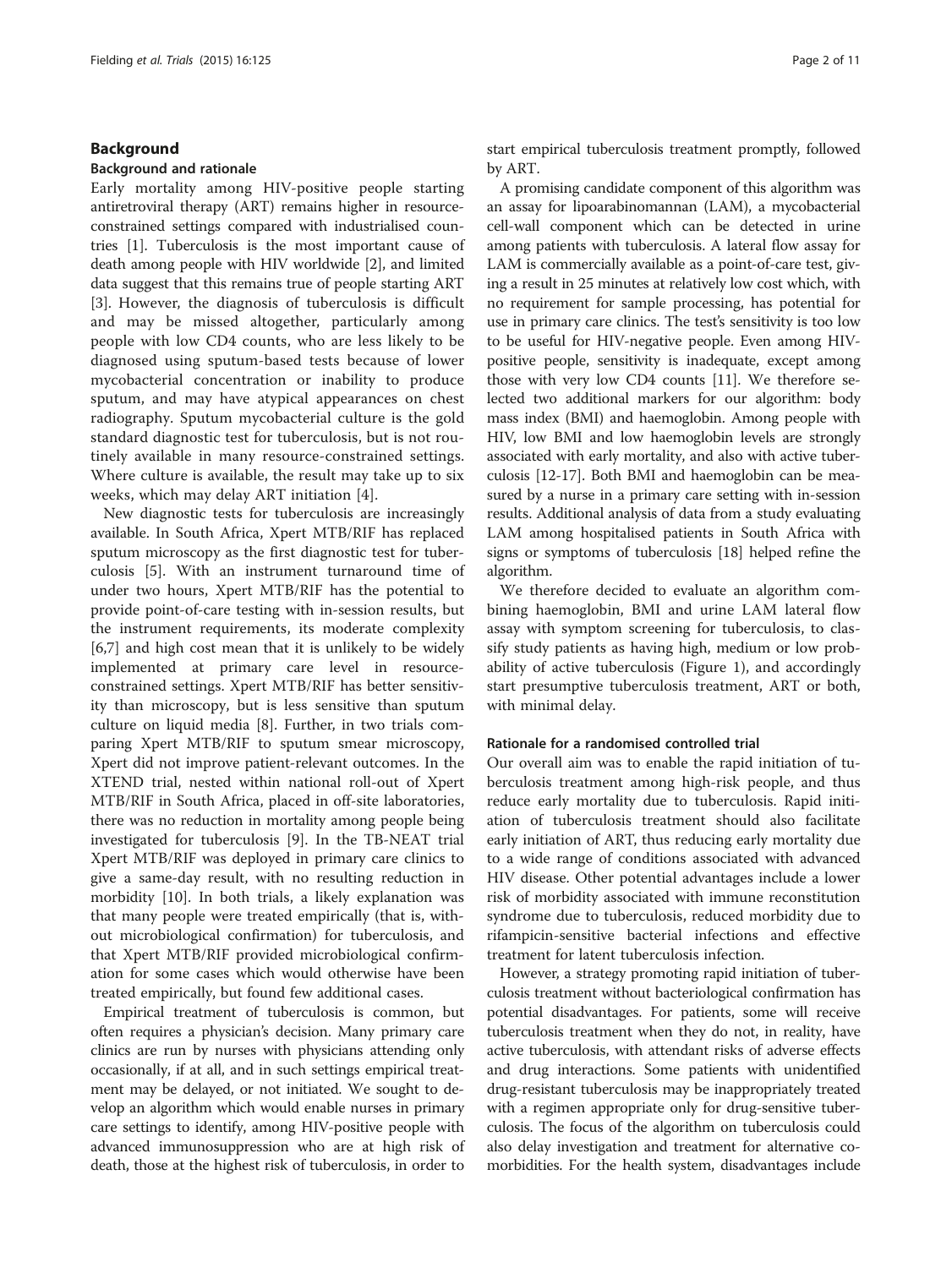<span id="page-2-0"></span>

a higher caseload of patients requiring tuberculosis treatment, and an apparent increase in tuberculosis case notification rates. Given uncertainties concerning whether the expected benefits of our novel management algorithm would outweigh the risks, we propose to conduct a clinical trial.

# Rationale for a cluster randomised trial

This trial could broadly be considered a health service delivery trial; for such trials, there is debate about whether randomisation should be at the individual or cluster level [\[19,20](#page-10-0)]. Advantages of cluster randomisation include minimising contamination, in that where

patients in the same clinic are randomised to different arms, elements of the intervention may be implemented among patients allocated to the control arm. Other advantages include logistical convenience and approximating more closely how the intervention would be delivered in routine practice. Disadvantages include a larger sample size for the same power and effect size, complexities of revising sample size calculations if necessary, challenges in controlling for confounding and standardising delivery of the intervention. We decided on randomisation at clinic level primarily because we anticipated that contamination would be likely if individuals in one clinic could be randomised to either intervention or control arm.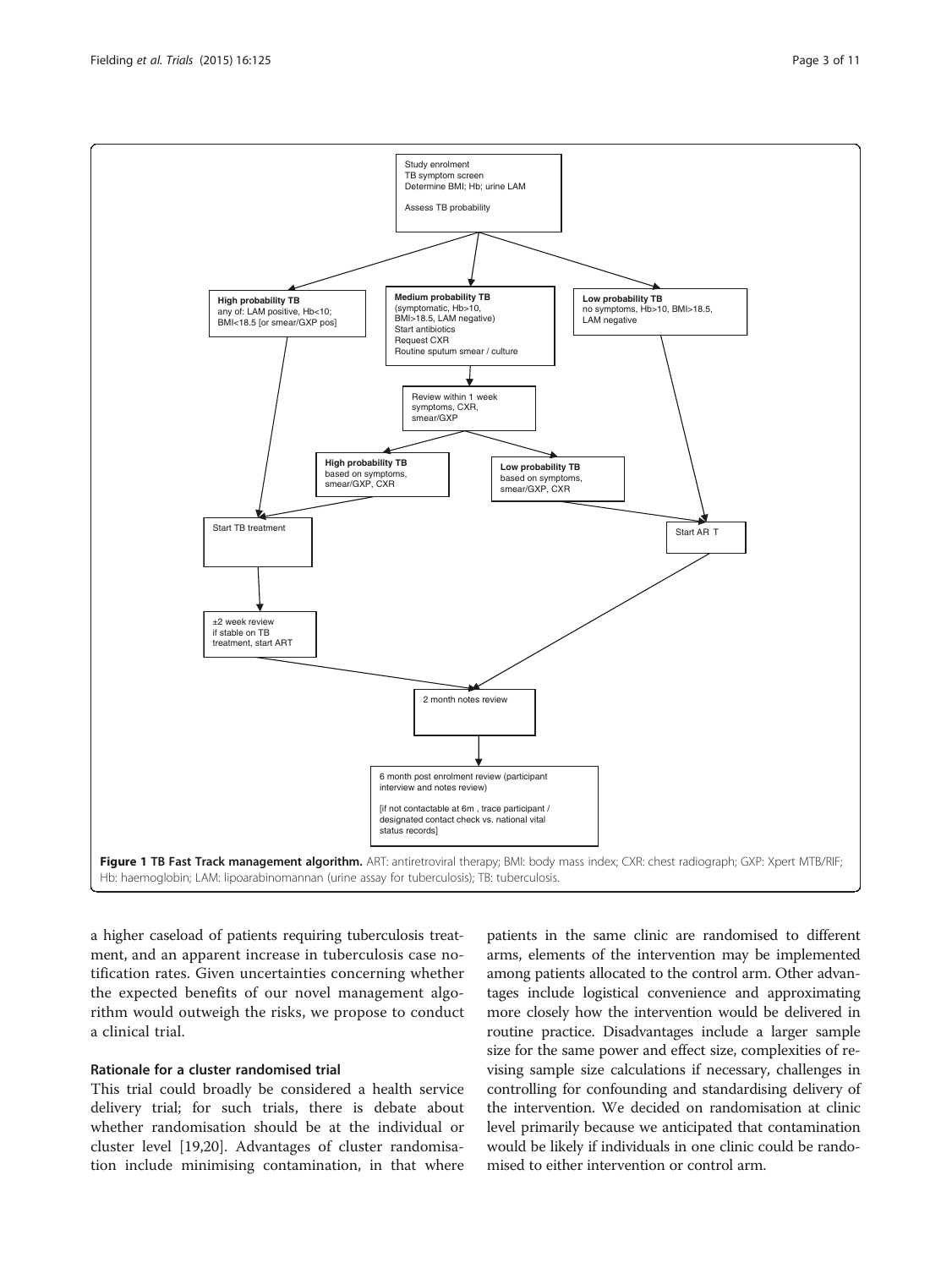# Hypothesis

We hypothesise that, for adults with HIV with a CD4 count of 150 cells/μL or less who are not taking ART, a care pathway using point-of-care tests to rapidly identify individuals at high risk of tuberculosis and ensure initiation of tuberculosis treatment followed by ART, will reduce mortality within the six months following enrolment.

# Methods/design

# Study design

The study is an open, pragmatic two-arm cluster randomised superiority trial, with primary health clinics as the unit of randomisation. The intervention is integrated into routine clinic activities as far as possible: study staff implement the algorithm, and all other aspects of care for the patient are delivered by clinic staff.

# Intervention arm - implementation of the algorithm

The study nurse completes a questionnaire with consenting, eligible patients to determine tuberculosis symptoms and BMI, and performs point-of-care tests for haemoglobin concentration and urine LAM (Determine™ TB LAM Ag, Alere, Waltham Massachusetts, United States). Patients are then classified as having high, medium or low probability of active tuberculosis (Figure [1](#page-2-0)).

Participants are classified as at a high probability of tuberculosis if they have: (i) a positive urine LAM result (defined as any positive band on the test strip, graded against the manufacturer's pre-January 2014 reference card), (ii) a haemoglobin concentration  $\langle 10 \text{ g}/dL \text{ or } (iii) \rangle$ a BMI <18.5 kg/m<sup>2</sup> (along with any patient with a previous sputum smear or positive Xpert MTB/RIF test [Cepheid, Sunnyvale, CA, USA] result). They are started on tuberculosis treatment immediately, followed by ART as soon as possible.

Participants classified as at a low probability of tuberculosis, defined as no symptoms suggestive of tuberculosis, a negative LAM result, a haemoglobin concentration ≥10 g/ dL and a BMI ≥18.5 kg/m<sup>2</sup> (and not known to be sputum smear or Xpert MTB/RIF positive) are started on ART (without tuberculosis treatment) as soon as possible.

Participants classified as at a medium probability of tuberculosis, that is, reporting any symptom suggestive tuberculosis but not satisfying the criteria for high probability, are managed in accordance with national guidelines for test-negative tuberculosis: given broad spectrum (non-quinolone) antibiotics if indicated, an additional routine sputum sample is taken for smear and mycobacterial culture in line with routine practice, and a chest radiography is arranged if not recently performed, with review within one week wherever possible. At review, they are classified as high or low probability, based on symptom review, response to antibiotic treatment and investigation results.

Patients with specific symptoms suggesting diagnoses other than tuberculosis are managed in accordance with national guidelines. For study participants who start tuberculosis treatment, an efavirenz-based ART regimen is used, to be compatible with tuberculosis treatment. Any patients unable or unwilling to take this ART regimen are excluded from the trial. Outside this situation, patients can take any ART regimen consistent with South African ART guidelines.

In order to have a reference 'gold standard' against which to assess the study algorithm, a sputum specimen is also collected at enrolment for smear, culture, organism identification and drug susceptibly testing at a research laboratory. Results are not available at the time of enrolment, and so do not contribute to the initial assignment of probability of tuberculosis.

# Standard of care

Study staff recruit eligible, consenting patients and complete a short questionnaire, measure height and weight (for systematic measurement of BMI for analysis purposes). Further assessment for tuberculosis and preparation for ART is undertaken by clinic staff according to routine practice following national guidelines. In both arms of the study, dried blood spots and a urine sample are collected and stored. Intended tests include cryptococcal antigen and culture of urine for mycobacteria.

### Selection of study clinics

The study is conducted in primary care clinics and community health centres in a mixture of urban and rural settings in Gauteng, North West and Limpopo provinces, South Africa. Exclusion criteria include having a laboratory doing sputum smear microscopy and Xpert MTB/RIF tests onsite, with same day results. There was a deliberate decision to include rural sites on the basis that the intervention is particularly relevant to patients in rural settings, where long distances to clinics may be a barrier to speedy initiation of ART, particularly if multiple visits are needed.

# Study population

The study population are HIV-positive adults (≥18 years) with a CD4 count of 150 cells/μL or less, who are willing to start ART. The trial aims to be as generalisable as possible so exclusion criteria are few and include, among others, patients currently on tuberculosis treatment, who have completed tuberculosis treatment in last three months or ART in the last six months, those with a contraindication to efavirenz and those who are too sick to be managed in ambulatory care. We chose a CD4 count threshold of 150 cells/ $\mu$ L or less primarily because of the high risk of mortality in this group. A more standard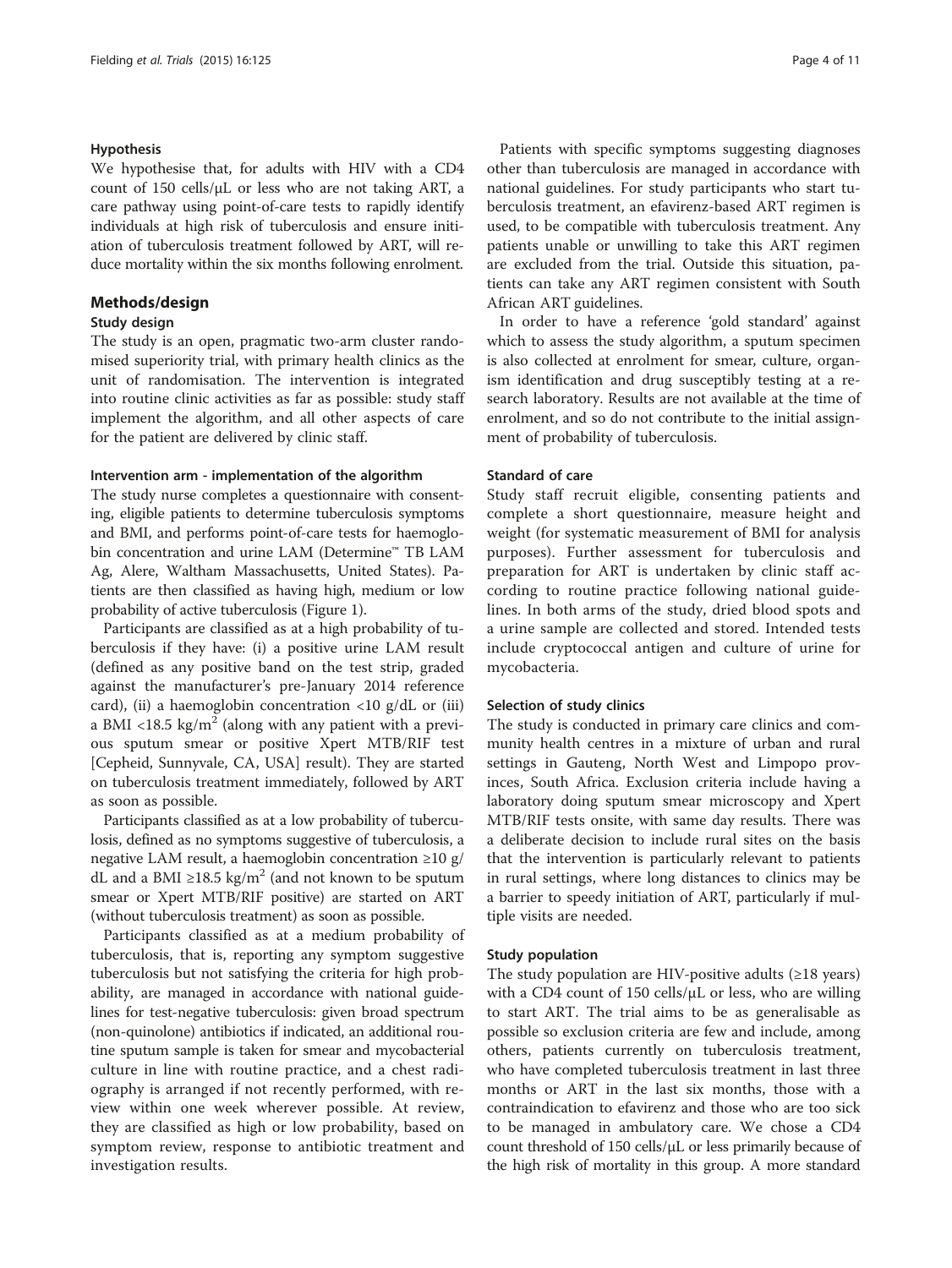CD4 count cutoff of under 200 cells/μL would have made the study more widely applicable, though at a cost of having a larger sample size due to a lower mortality rate among ART initiators with a CD4 count between 150 and  $200$  cells/ $\mu$ L.

# Trial outcomes

The primary outcome is all-cause mortality measured over a six-month period following enrolment. Secondary outcomes are (i) duration of hospital admission in the first six months after enrolment, (ii) time from enrolment to ART start, (iii) proportion of patients retained in HIV care and (iv) serious and severe adverse events in specified categories as defined by the study (particularly hepatotoxicity, hypersensitivity, peripheral neuropathy and nephrotoxicity). The study has also defined economic outcomes relating to measuring cost-effectiveness which include total diagnostic cost of the study cohort in intervention and control arms, as well as incremental diagnostic, treatment and per disability-adjusted life year (DALY) costs of the intervention compared to control from a provider perspective, over the six-month followup period.

Vital status at six months from enrolment will be ascertained from patient interview and medical records, and supplemented with information from the participant's nominated next of kin for those lost to follow-up, and the South African mortality registration for participants with a South African identification number. If necessary, a trial endpoints committee will be convened, masked to study arm, to assign death endpoints where there are discrepant dates of death. Secondary outcomes will be measured using a combination of data from patient interview and medical records, abstracted at two and six months from enrolment. A substudy among study participants who die is being conducted, using needle and verbal autopsy methods to ascertain causes of deaths.

# Economic evaluation

An economic evaluation is being conducted from a provider perspective. The primary outcome for the economic evaluation is incremental cost per death averted within the trial period. An additional analysis will be conducted to estimate incremental cost per DALY averted. The costs of the intervention are being collected throughout the trial period, with care taken to exclude any research-related costs. A bottom-up costing approach will be used to measure the costs associated with implementation of the point-of-care tests at the clinic level (cost per person assessed and costs for different components of the algorithm). Provider costs for all services in the patient pathway are being collected from a sample of six clinics, purposively selected based on the

ratio between staffing levels and the number of clinic attendees. Patient-level data on health service use are being collected using the general trial instruments (follow-up visits) and case note data. Should the intervention be found cost-effective, a budget impact analysis will be conducted to estimate the costs of national scale-up.

# Sample size considerations

Data from the TB and HIV Prevention, Care and Treatment programme of The Aurum Institute helped inform the sample size calculation for the primary outcome. Mortality in the first six months after ART initiation among those with a CD4 count of under 150 cells/μL was 24/100 person-years [\[17,21,22\]](#page-10-0). For the sample size calculation, this was considered a minimum estimate, given that ascertainment of deaths did not include a search of national death registrations for some of these studies, and mortality prior to ART exceeds mortality during ART. Given our study is designed to enrol patients prior to ART start we used a mortality estimate of 25/100 person-years in the standard of care arm. The sample size calculation took into account the clustered design [[19\]](#page-10-0) through the coefficient of variation, which we assumed to be between 0.2 and 0.25. We had no prestudy clinic-level mortality data to inform coefficient of variation between clinics, but given the study population were patients pre-ART, all with CD4 counts of 150 cells/ μL or less, we assumed a coefficient of variation no greater than 0.25 was reasonable.

Tuberculosis is identified at autopsy in 21 to 54% of HIV-positive adults in sub-Saharan Africa [[2](#page-10-0)]. Given the very high prevalence of tuberculosis in South Africa [\[3](#page-10-0)], we assumed that 60% of early deaths in our study population would be attributable to tuberculosis, and that, through earlier initiation of tuberculosis treatment, 66% of these could be averted. Using data from the TB and HIV Prevention, Care and Treatment programme of The Aurum Institute, among individuals with a CD4 count between 100 and 150 cells/ $\mu$ L, a two-month delay in ART initiation resulted in a 150% increase in mortality by six months; from 7% with immediate ART initiation to 18% if there was a two-month delay [\[22\]](#page-10-0). There must be some overlap of preventable deaths between these two effects, which we could not quantify precisely. Overall, we assumed that the intervention had the potential to result in a 40% reduction in mortality by six months after study enrolment.

Assuming 10 clinics per arm, 175 patients per clinic, 5% individuals whose vital status could not be ascertained at six months, estimated mortality of 25/100 person-years in the standard of care arm and coefficients of variation of 0.2 and 0.25, there would be 91% and 85% power to assess a 40% reduction in mortality, respectively. If the coefficient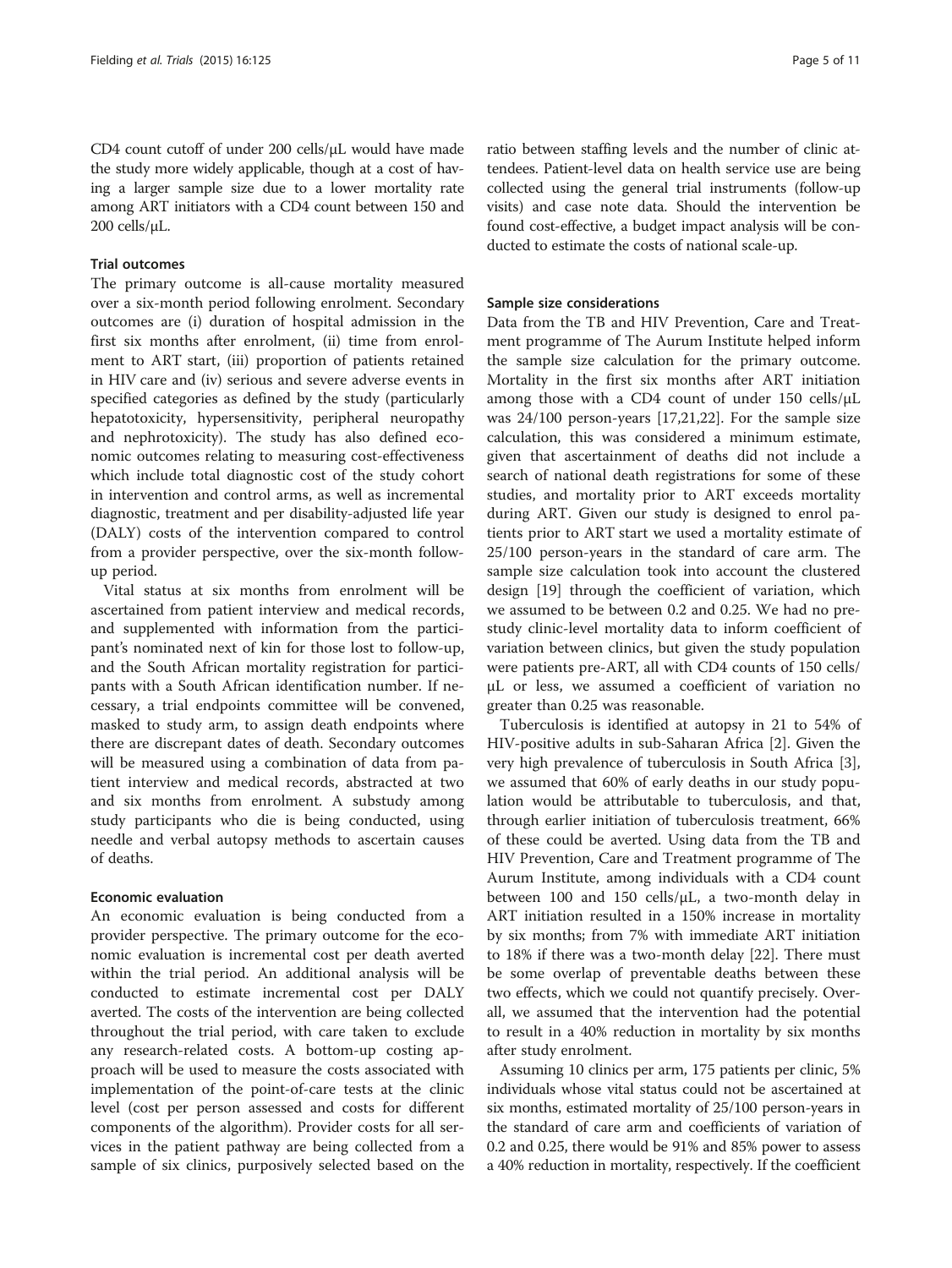of variation is 0.2, there would be 81% power to assess a 35% reduction in mortality.

After enrolling participants for six months we established that for some clinics, the target of 175 patients per clinic was unlikely to be achieved, and so the sample size calculations were revised. Assuming a harmonic mean of 109 patients per clinic, by randomising an additional four clinics, the study maintained similar power and effect sizes as with the original calculation.

# Randomisation

The initial randomisation of 20 clinics was based on restriction, common in cluster randomised trials with a small number of clusters [[19](#page-10-0)], and based on having reasonable balance, separately, for mean CD4 count, periurban/rural location of the clinic and the total number of new ART initiations per month. Using these criteria, 11,160 (6.0%) of the 184,756 possible allocations for randomising 20 clinics to two arms (ratio of 1:1) were identified. The validity of this restriction was checked for each allocation by comparing the number of times a cluster appeared in the same arm with each other cluster. There was no extreme imbalance and this restriction was assumed to be valid. The randomisation was organised by a statistician. In a public ceremony with study clinics represented by clinic managers and other HIV and TB programme staff, one allocation was chosen at random. Due to the revision in sample size, a second public randomisation took place 14 months later, where four additional clinics were randomised in a ratio 1:1 to the intervention or standard of care arm.

# Data collection and management

Case report forms were piloted in 10 clinics prior to the study start. Before a clinic formally initiated enrolment, the enrolment, one-week and two-week case report forms were tested in around 10 patients.

Written informed consent is obtained from all participants using information sheets available in relevant languages, with the assistance of a translator where necessary, using standard consent forms. Participants unable to read or write are asked to make a mark or thumbprint in the presence of a witness. Following enrolment, participants in the two arms are seen in accordance with the visit schedule summarised in Table [1](#page-6-0). Study staff complete case report forms on carbonated paper in duplicate, and store forms at site in locked filing cabinets, with access to these records restricted to specified study team members. Case report forms are identified using the participant's study number only, with locator information stored separately.

Participant retention is crucial for this study, in particular for the measurement of the primary outcome. At enrolment in both arms, participants are asked to give locator information, including next of kin and their

South African identification number, as described previously. Participants are also asked to provide their mobile telephone number, and are called by study staff at one week, and one, two, four and six months to reconfirm contact details. Participants are encouraged to notify study staff of any relevant changes in their circumstances, such as moving away from the locality.

A quality control system is in place to monitor 100% of the consent forms and enrolment case report forms, and 10% of follow-up case report forms. More frequent monitoring of a site is initiated if problems are identified. Every week, across all 24 sites, the bottom copies of completed forms are sent to a central office for data entry in a password-protected, user-limited sequel database, with range checks on fields where appropriate. Queries based on data in the database are generated every one to two months and sent to sites for resolution. Data in the database from all case report forms from a random sample of 10% of study participants are verified. In addition, data on critical fields, primarily used for measurement of study endpoints, are verified in the database for 100% of study participants. Locator data are stored separately from the main database.

#### Statistical analysis

Analyses will use methods appropriate for the cluster randomised trial design, giving each cluster equal weight. Quantitative outcomes will be summarised as the mean for each cluster and the difference of means for the intervention versus standard of care arm. For binary outcomes or rate outcomes, the overall risk (rate) for each cluster will be calculated, as well as the ratio for the intervention versus standard of care arm. Given the overall randomisation was conducted using two strata (20 and four clinics in each stratum), the standard error for each effect measure will take into account stratified randomisation. An adjusted analysis will be conducted if, after visual inspection, imbalance by study arm in patient- or clinic-level factors is observed, to help reduce variability across clinics with respect to primary and secondary outcomes.

Subgroup analyses will be conducted for the primary outcome for baseline CD4 count (<50 or ≥50 cells/μL), previous tuberculosis history (from self-report; no previous or previous tuberculosis), baseline BMI (<18.5 or  $\geq$ 18.5 kg/ m2 ) and baseline haemoglobin (<8 or ≥8 g/dL). A statistical analysis plan documents the analysis of all trial outcomes.

# Ethics and dissemination

The trial has approval from the Research Ethics Committees of the University of Witwatersrand (approval number: R14/49 M111177); the London School of Hygiene and Tropical Medicine, United Kingdom (approval number: 6099) and the Provincial Research Committees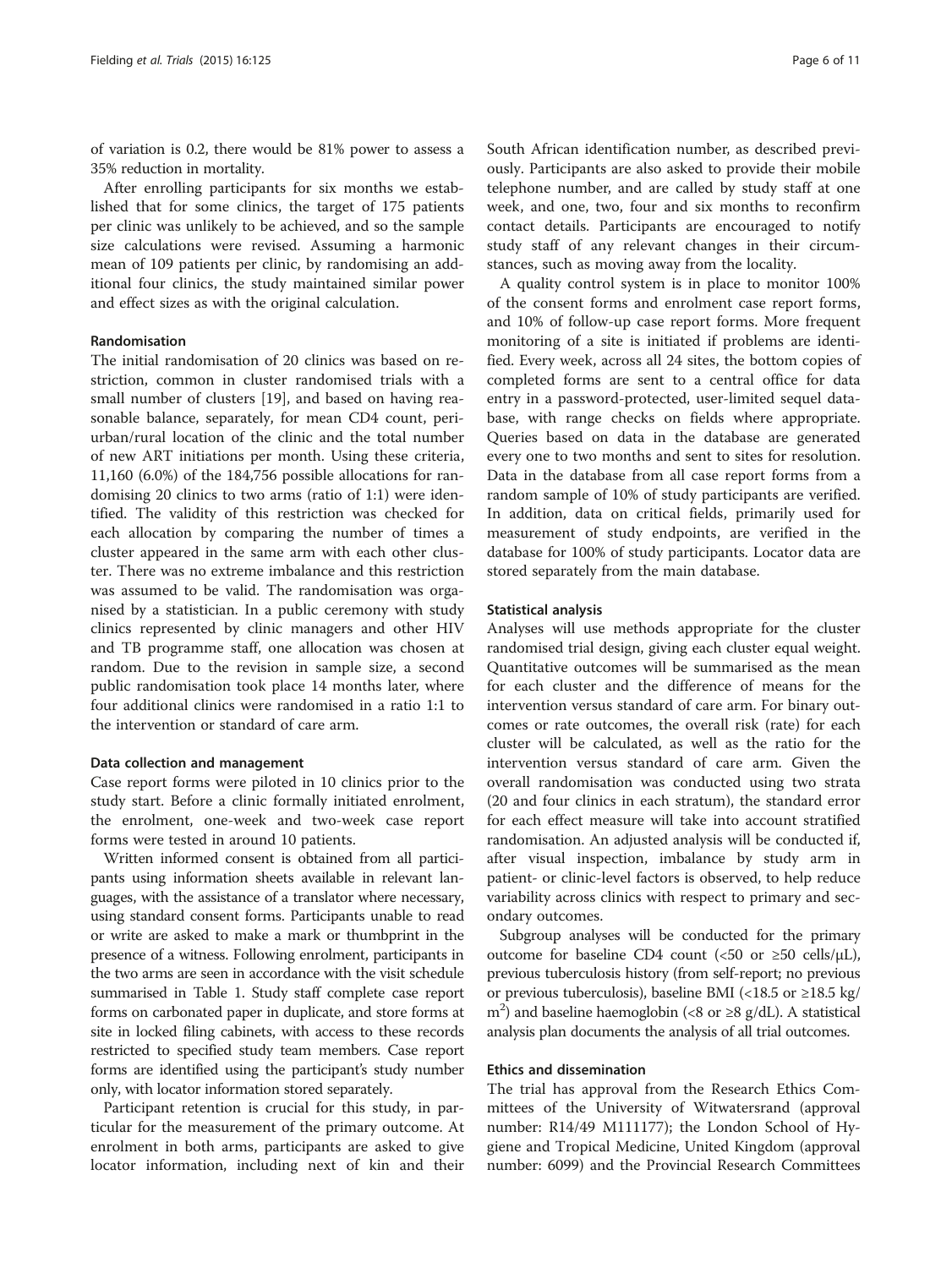|                                                 |            | Intervention |            |            |  |            | Control |            |                                                                                                                                             |  |            |            |  |  |
|-------------------------------------------------|------------|--------------|------------|------------|--|------------|---------|------------|---------------------------------------------------------------------------------------------------------------------------------------------|--|------------|------------|--|--|
|                                                 |            |              |            |            |  |            |         |            | Enrolment 1 week (or less) 2 weeks 1 month 2 months 4 months 6 months Enrolment 1 week (or less) 2 weeks 1 month 2 months 4 months 6 months |  |            |            |  |  |
| Informed consent                                |            |              |            |            |  |            |         |            |                                                                                                                                             |  |            |            |  |  |
| Locator information                             | $\sqrt{ }$ |              |            |            |  |            |         |            |                                                                                                                                             |  |            |            |  |  |
| Baseline questionnaire                          | $\sqrt{ }$ |              |            |            |  |            |         |            |                                                                                                                                             |  |            |            |  |  |
| TB symptom screen                               | $\sqrt{ }$ | $\sqrt{a}$   |            |            |  |            |         |            |                                                                                                                                             |  |            |            |  |  |
| Body mass index                                 | $\sqrt{ }$ |              |            |            |  |            |         |            |                                                                                                                                             |  |            |            |  |  |
| Lab tests                                       |            |              |            |            |  |            |         |            |                                                                                                                                             |  |            |            |  |  |
| Haemoglobin                                     |            |              |            |            |  |            |         |            |                                                                                                                                             |  |            |            |  |  |
| Urine<br>lipoarabinomannan                      |            | $\sqrt{a}$   |            |            |  |            |         |            |                                                                                                                                             |  |            |            |  |  |
| Sputum TB microscopy $\sqrt{}$<br>and culture   |            |              |            |            |  |            |         |            |                                                                                                                                             |  |            |            |  |  |
| Urine/dried blood spot $\sqrt{}$<br>for storage |            |              |            |            |  |            |         | $\sqrt{ }$ |                                                                                                                                             |  |            |            |  |  |
| TB patient follow-up<br>visit                   |            |              | $\sqrt{p}$ |            |  |            |         |            |                                                                                                                                             |  |            |            |  |  |
| Patient record review                           |            |              |            |            |  |            |         |            |                                                                                                                                             |  |            |            |  |  |
| 6 month<br>questionnaire <sup>c</sup>           |            |              |            |            |  |            |         |            |                                                                                                                                             |  |            |            |  |  |
| Patient contact calls                           |            |              |            | $\sqrt{ }$ |  | $\sqrt{ }$ |         |            |                                                                                                                                             |  | $\sqrt{ }$ | $\sqrt{ }$ |  |  |

# <span id="page-6-0"></span>Table 1 Summary of study procedures

<sup>a</sup> For those at medium probability of TB according to the study algorithm. <sup>b</sup> For those started on TB treatment, to check if stable on TB treatment and ready to start antiretroviral therapy. <sup>c</sup>A subset of participants a have this questionnaire repeated at 12 months from enrolment. TB, tuberculosis.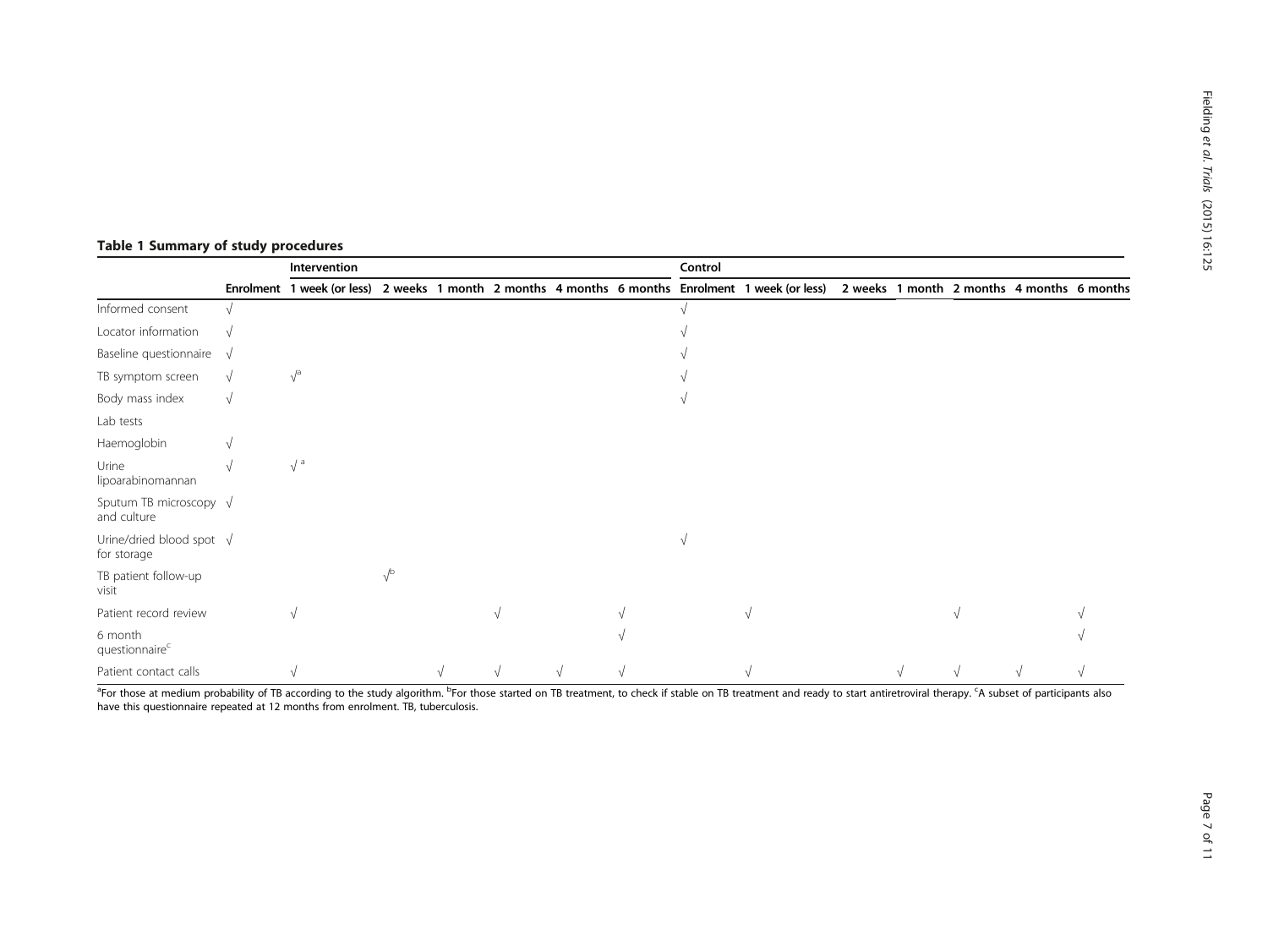of Gauteng, North West and Limpopo. It is registered with the South African Medicines Control Council as a phase 4 clinical trial (identifier: N2/19/8/2 () #20120157), and with Current Controlled Trials (identifier: [ISRCTN35344604](http://www.controlled-trials.com/ISRCTN35344604) [[23](#page-10-0)]) and the South African registry (identifier: DOH-27- 0812-3902).

The trial results will be communicated to stakeholders through dissemination meetings and to trial participants using language-appropriate information sheets. Investigators will present results at relevant conferences, and submit manuscript(s) to peer-reviewed journals. Public access to the participant-level dataset of main trial results and statistical code will be made available.

# Trial governance

The trial is governed by the Trial Steering Committee (TSC) and the Data Monitoring Committee (DMC). The TSC oversees the trial, monitors its progress and receives reports from the DMC, and advises the Chief Investigator and investigator team. The DMC's role is to protect and serve trial patients, to assist and advise the Chief Investigator and the TSC so as to protect the validity and credibility of the trial and monitor the overall conduct of the clinical trial. The DMC meets approximately every six months, followed by a TSC meeting. Protocol amendments are submitted to all ethics committees and communicated to all investigators, the TSC and DMC.

# **Discussion**

This study aims to evaluate whether early mortality can be reduced, among ambulatory people with advanced HIV disease not taking ART, by an algorithm which enables nurses in primary care clinics to identify patients at highest risk and rapidly start them on tuberculosis treatment. A number of other recent trials, summarised in Table [2,](#page-8-0) aim to address the problem of high early mortality among people with advanced HIV disease entering care. The PrOMPT [[24\]](#page-10-0) and REMEMBER [[25](#page-10-0)] studies aimed to evaluate empirical tuberculosis treatment among people with HIV and very low CD4 counts who screened negative for active tuberculosis at study entry. Recruitment to the PrOMPT study was much slower than anticipated and as a result the study was discontinued. The REMEMBER trial, with sites in Brazil, Haiti, India, Peru and five African countries, has a primary outcome of mortality at 24 weeks. Recruitment is complete and results are expected in 2015. The STATIS trial compares, among people with no overt evidence of tuberculosis at study entry, empirical tuberculosis treatment to intensive investigation for tuberculosis among HIV-positive patients with a CD4 count under 100 cells/ μL in Cambodia, Côte d'Ivoire, Uganda and Vietnam [[26\]](#page-10-0). Intensive investigation comprises Xpert MTB/RIF,

urine LAM tests and a chest radiograph at baseline and at every follow-up visit, with tuberculosis treatment guided by these investigations. The primary outcome is death or invasive bacterial infection by 24 weeks.

Other studies are testing alternative interventions designed to reduce early mortality during ART. The REMSTART study included patients with a CD4 count under 200 cells/μL in Tanzania and Zambia, who were individually randomised to standard of care or a complex intervention comprising immediate ART start, screening for cryptococcal antigen, weekly home visits from lay workers and screening with Xpert MTB/RIF at around six weeks [\[27](#page-10-0)]. Recruitment to REMSTART is complete. The REALITY trial is recruiting ART-naïve adults and children over five years with a CD4 count under 100 cells/μL in Kenya, Malawi, Uganda and Zimbabwe [[28](#page-10-0)]. There are three interventions: a) intensification of ART using raltegravir in addition to a standard three-drug ART regimen, compared to standard ART; b) multi-drug prophylaxis against co-infections using isoniazid, pyridoxine and co-trimoxazole plus fluconazole for 12 weeks, azithromycin for five days and single-dose albendazole, compared to co-trimoxazole alone for 12 weeks followed by isoniazid and pyridoxine and c) food supplementation compared to standard of care.

We planned the TB Fast Track trial to be as pragmatic (rather than explanatory) as possible, because we wanted to know if the intervention would improve patient outcomes under routine conditions in resource-limited settings. Assessing against criteria set out by Thorpe et al. [[29\]](#page-10-0), features of the trial consistent with the pragmatic end of this spectrum include few exclusion criteria; an intervention delivered by nurses, as it would be if the intervention was implemented in practice; a routine practice comparator, with few study activities in the control arm likely to alter the standard of care; few study follow-up visits; a primary outcome, all-cause mortality, which is objective and clinically meaningful; no special measures to promote participant adherence and an intention-to-treat primary analysis.

In a few domains, the trial is less pragmatic: the initial study intervention (implementation of a management algorithm) is relatively inflexible and undertaken by study staff, although after the initial management pathway has been determined (treatment for tuberculosis followed by ART, or ART alone), further management is by clinic staff following their usual procedures.

In line with this pragmatic approach, we tried to minimise (in both arms of the study) additional tests for tuberculosis which are not currently routine practice in primary care clinics, which would make the intervention very difficult to replicate in resource-constrained settings. The exception to this principle was that we requested a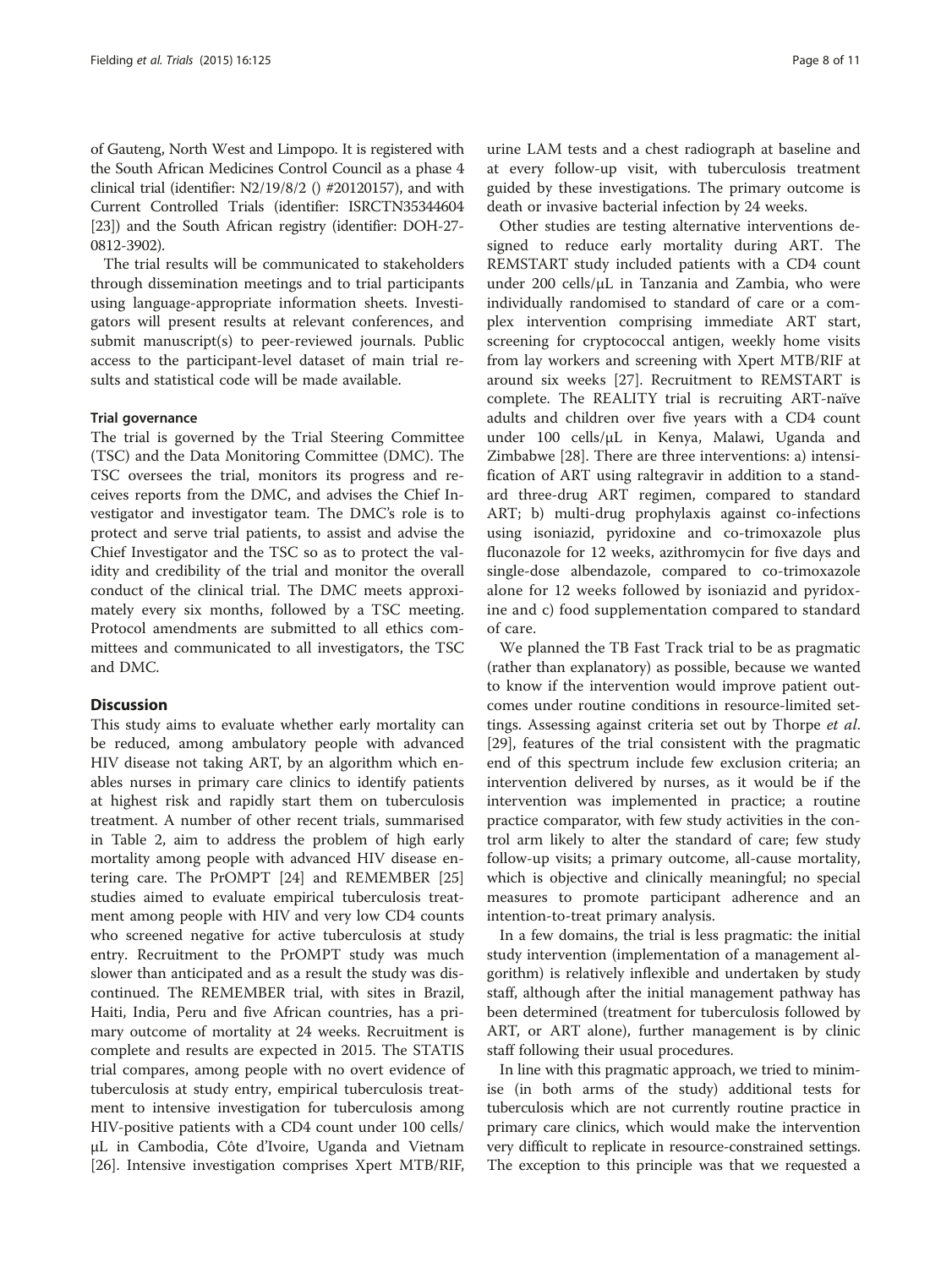| Study                           | Setting                                                                                                                               | Randomisation<br>level | <b>Study population</b><br>(main criteria)                                                                                                                                                                   | Intervention                                                                                                                                                                                                                                                                                                                                                                                                                                                  | Outcome(s)                                                                                                                                                                                                      | Expected<br>date of<br>results |  |
|---------------------------------|---------------------------------------------------------------------------------------------------------------------------------------|------------------------|--------------------------------------------------------------------------------------------------------------------------------------------------------------------------------------------------------------|---------------------------------------------------------------------------------------------------------------------------------------------------------------------------------------------------------------------------------------------------------------------------------------------------------------------------------------------------------------------------------------------------------------------------------------------------------------|-----------------------------------------------------------------------------------------------------------------------------------------------------------------------------------------------------------------|--------------------------------|--|
| PrOMPT <sup>a</sup> [24]        | Individual<br>Gabon,<br>Mozambique,<br>South Africa,<br>Uganda                                                                        |                        | CD4 count <50 and body<br>mass index $<$ 18; no<br>previous TB treatment;<br>aged ≥18 years; Sputum<br>smear negative; and not<br>fulfilling World Health<br>Organization criteria for<br>smear-negative TB. | 4-drug TB treatment,<br>followed by ART within<br>2 weeks. Comparator: ART<br>alone                                                                                                                                                                                                                                                                                                                                                                           | Primary: all-cause mortality<br>in the first 24 weeks after<br>initiation of ART, CD4 cell<br>increase, safety, HIV viral<br>suppression, TB incidence<br>after ART initiation                                  | N/A                            |  |
| REMEMBER [25]                   | Brazil, Haiti,<br>India, Kenya,<br>Malawi, Peru,<br>South Africa,<br>Tanzania,<br>Zimbabwe                                            | Individual             | CD4 count <50; aged<br>$≥13$ years; Karnofsky $≥30$ ;<br>no previous TB treatment<br>(within 96 weeks). Those<br>with confirmed or<br>probable TB excluded.                                                  | ART initiation within 3 days<br>and 4-drug TB treatment<br>within 7 days of ART start.<br>Comparator: ART initiation<br>within 3 days                                                                                                                                                                                                                                                                                                                         | Primary: survival at<br>24 weeks; survival over<br>96 weeks; time to AIDS<br>progression; AIDS-free<br>survival at 24 and 28 weeks;<br>HIV viral load at 2, 24 and<br>48 weeks; safety                          | May 2016                       |  |
| REMSTART [27]                   | Tanzania,<br>Zambia                                                                                                                   | Individual             | Initially CD4 count <100,<br>broadened to $<$ 200<br>following slow enrolment;<br>aged ≥18 years. All<br>screened for TB at<br>enrolment with Xpert<br>MTB/RIF                                               | Rapid initiation of ART,<br>screening for cryptococcal<br>antigen, weekly home visits<br>for 4 weeks by lay workers<br>and rescreening for TB<br>using Xpert MTB/RIF at<br>6 weeks. Comparator:<br>standard of care                                                                                                                                                                                                                                           | Primary: all-cause mortality<br>at 12 months, patient<br>retention, hospital admission,<br>outpatient attendances, TB,<br>cryptococcal meningitis, ART<br>adherence                                             | Dec 2014                       |  |
| REALITY [28]                    | Kenya,<br>Malawi,<br>Uganda,<br>Zimbabwe                                                                                              | Individual             | CD4 count <100, aged<br>$\geq$ 5 years                                                                                                                                                                       | 2x2x2 factorial: a) intensified<br>ART (triple therapy plus<br>raltegravir) for 12 weeks;<br>b) multidrug prophylaxis<br>against co-infections<br>(isoniazid, pyridoxine, co-<br>trimoxazole and fluconazole<br>for 12 weeks; azithromycin<br>for 5 days; single dose<br>albendazole); c) ready-to-use<br>supplementary food for<br>12 weeks. Comparator:<br>standard of care including<br>co-trimoxazole, with<br>isoniazid and pyridoxine<br>after 12 weeks | Primary: mortality over the<br>first 24 weeks after starting<br>ART, mortality at 48 weeks<br>after starting ART, safety,<br>endpoints relating to the<br>specific mechanisms of<br>action of each intervention | Aug 2015                       |  |
| <b>STATIS</b> [26]              | Cambodia,<br>Côte d'Ivoire,<br>Uganda,<br>Vietnam                                                                                     | Individual             | CD4 count <100; starting<br>ART; aged $\geq$ 18 years.<br>Excluded if overt evidence<br>of TB                                                                                                                | Empirical treatment.<br>Comparator: extensive TB<br>screening (point of care<br>urine lipoarabinomannan,<br>sputum Xpert MTB/RIF,<br>chest radiograph for all at<br>enrolment and those with<br>TB symptoms or signs at all<br>follow-up visits)                                                                                                                                                                                                              | Primary: composite of (i)<br>24-week all-cause mortality<br>and (ii) 24-week incidence<br>of invasive bacterial<br>infections; incidence of TB;<br>safety                                                       | Jun 2017                       |  |
| TB Fast Track [23] South Africa | Clinic<br>CD4 count ≤150; not on<br>ART and willing to start<br>ART; aged ≥18 years. No<br>pre-screening for TB prior<br>to enrolment |                        | Management strategy to<br>identify those at highest<br>risk of TB, so that they can<br>start TB treatment<br>immediately, followed by<br>ART. Comparator: standard<br>of care                                | Primary: 6-month mortality,<br>severe morbidity over<br>6 months, time to initiation<br>of ART, retention in ART<br>care, safety                                                                                                                                                                                                                                                                                                                              | Dec 2015                                                                                                                                                                                                        |                                |  |

# <span id="page-8-0"></span>Table 2 Summary of trials of interventions to reduce early mortality among HIV-positive people starting antiretroviral therapy

aTerminated early due to insufficient enrolment. All CD4 counts are measured in cells/μL ART antiretroviral therapy, TB tuberculosis.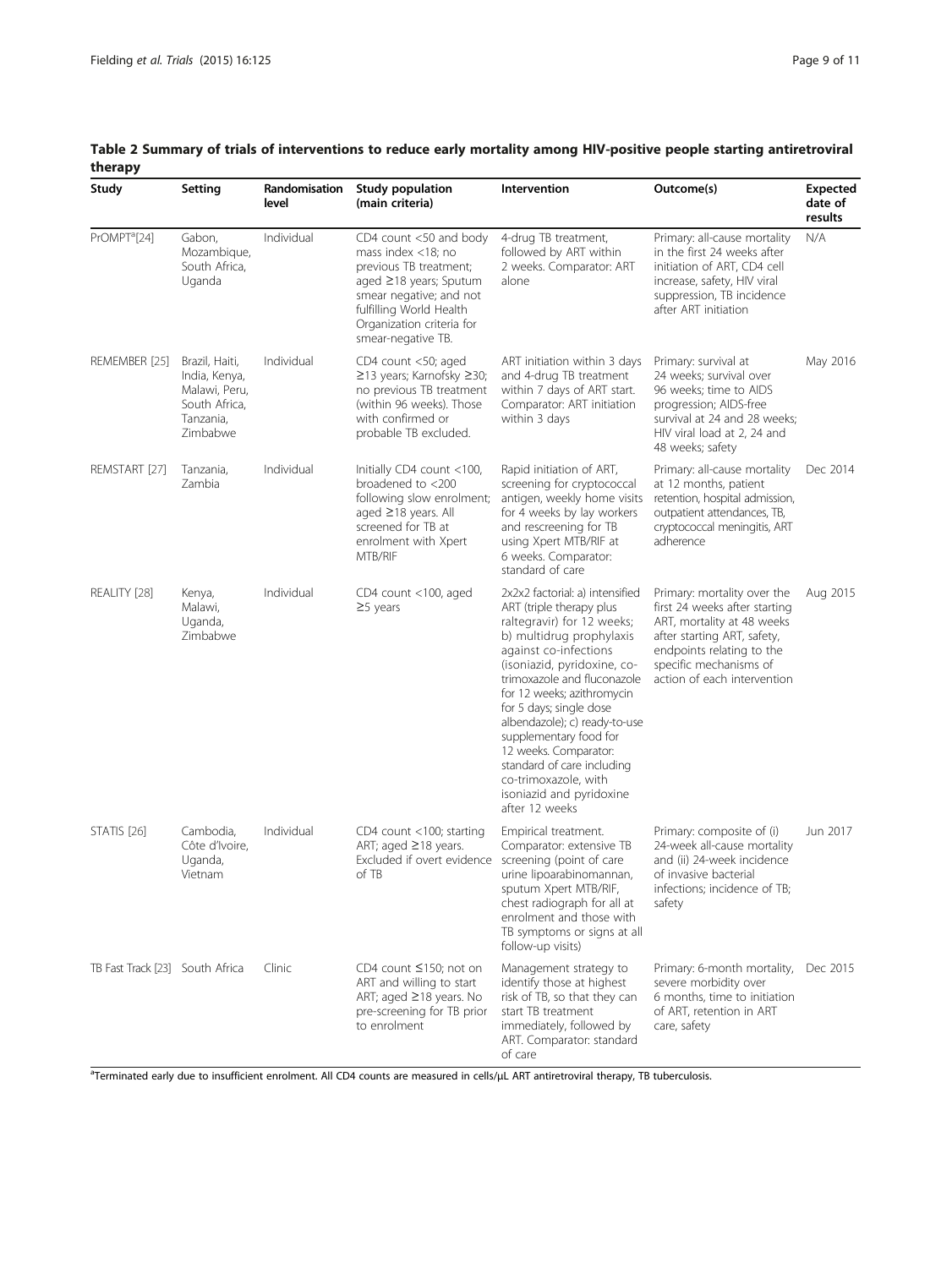<span id="page-9-0"></span>sputum specimen, processed for smear and culture in a research laboratory, from all participants in the intervention arm in order to have a gold standard against which to assess our management algorithm. These results are delivered to clinic staff as soon as they become available. In our experience to date, they rarely change the patient's management since most patients are sputum-smear negative, and by the time the culture result is available, most patients have already started tuberculosis treatment. The disadvantage of this minimalist approach to additional diagnostic tests is that we do not have a rigorous gold standard against which to assess the performance of our algorithm. In addition, if the trial succeeds in reducing mortality, it may be difficult to assess the relative contributions of prompt tuberculosis treatment and earlier initiation of ART.

A potential challenge to the TB Fast Track trial is the evolution of South African guidelines for the management of HIV-positive patients. The trial was designed and awarded funding prior to the roll-out of Xpert MTB/RIF in South Africa. When the trial started, no trial clinics had access to Xpert MTB/RIF, but by April 2013 all trial clinic guidelines recommended Xpert MTB/RIF as the first test for people being investigated for tuberculosis. If this guideline was followed rigorously, it could potentially increase detection of active tuberculosis in all study clinics, which could reduce the effect of the intervention. In addition, guidance concerning the initiation of ART has been modified in South Africa, such that several provinces recommend immediate (same day) ART initiation among HIV-positive people who are not taking ART and who have CD4 counts below 200 cells/μL. The guidance does not make clear how screening for active tuberculosis should fit into the process of rapid ART initiation. Rigorous implementation of this guidance would result in individuals in both arms of the study starting ART more rapidly than previously, and thus has the potential to reduce the effect of the intervention. On the other hand, all changes in routine practice which are likely to reduce early mortality are important, and the trial is most useful if it evaluates the intervention against the contemporary standard of care.

This trial will test whether a management algorithm, using tests which can be performed in primary care settings with very few resources, will enable nurses to identify HIV-positive patients at the highest risk of tuberculosis to facilitate prompt treatment, and thus reduce early mortality. The intervention will inevitably result in over-treatment for tuberculosis. We believe this can be justified in the current context where diagnostic tests for tuberculosis lack sensitivity amongst the highest risk patients, and there is consistent evidence that untreated tuberculosis is the most important cause of death in this patient group. There remains an urgent priority for better diagnostic tests for tuberculosis, encompassing those with advanced HIV disease and extrapulmonary tuberculosis, or both, which will render the approach of empirical treatment unnecessary.

# Trial status

The study completed enrolment on 23 December 2014.

#### Abbreviations

ART: Antiretroviral therapy; BMI: Body mass index; CXR: Chest radiograph; DALY: Disability-adjusted life year; DMC: Data monitoring committee; LAM: Lipoarabinomannan; TSC: Trial steering committee.

#### Competing interests

The authors declare that they have no competing interests.

#### Authors' contributions

AG, SC and CH conceived of the study. SC, KF, CH, GC, SJ, AV, SD and MT initiated the study design and MT led the implementation. AG is the grant holder. KF provided statistical expertise in clinical trial design and will be conducting the primary statistical analysis. All authors contributed to refinement of the study protocol and approved the final manuscript.

#### Acknowledgements

The trial sponsor is the London School of Hygiene & Tropical Medicine, Keppel Street, London WC1E 7HT. The trial is funded by the Global Health Trials (UK Department for International Development/Medical Research Council/Wellcome Trust, G1100689). The autopsy substudy is funded by the Bill and Melinda Gates Foundation (OPP1083118). The funder and study sponsor have no role in the study design and will have no role in the execution of the study, analyses and interpretation of data, or decision to submit results for publication.

#### Trial Steering Committee

Professor Bertel Squire, Liverpool School of Tropical Medicine (Chair); Dr Lindiwe Mvusi, Director, DOTS Strategy Coordination, South African Department of Health; Bonginkosi Mthembu, Treatment Action Campaign, South Africa; Professor Harry Hausler, Director, TB/HIV Care Association, South Africa; Professor Francois Venter, Wits Reproductive Health and HIV Institute, South Africa.

#### Data Monitoring Committee

Professor Andrew Nunn (Chair), MRC Clinical Trials Unit, UK; Dr Kogieleum Naidoo, University of KwaZulu-Natal, South Africa; Dr Jonathan Levin, MRC Uganda, Uganda.

#### Author details

<sup>1</sup>Department of Infectious Disease Epidemiology, London School of Hygiene & Tropical Medicine, Keppel Street, London WC1E 7HT, UK. <sup>2</sup>Aurum Institute 29 Queens Road, Johannesburg 2041, South Africa. <sup>3</sup>School of Medicine Johns Hopkins University, 1503 E. Jefferson Street, Baltimore, Maryland 21231, USA. <sup>4</sup> Technical Assistance Cluster, Foundation for Professional Development, 173 Mary Road, Pretoria 0184, South Africa. <sup>5</sup>Department of Global Health and Development, London School of Hygiene & Tropical Medicine, Keppel Street, London WC1E 7HT, UK. <sup>6</sup>Department of Clinical Research, London School of Hygiene & Tropical Medicine, Keppel Street, London WC1E 7HT, UK.

#### Received: 21 November 2014 Accepted: 13 March 2015 Published online: 28 March 2015

#### References

1. Gupta A, Nadkarni G, Yang WT, Chandrasekhar A, Gupte N, Bisson GP, et al. Early mortality in adults initiating antiretroviral therapy (ART) in low- and middle-income countries (LMIC): a systematic review and meta-analysis. PLoS One. 2011;6(12):e28691.